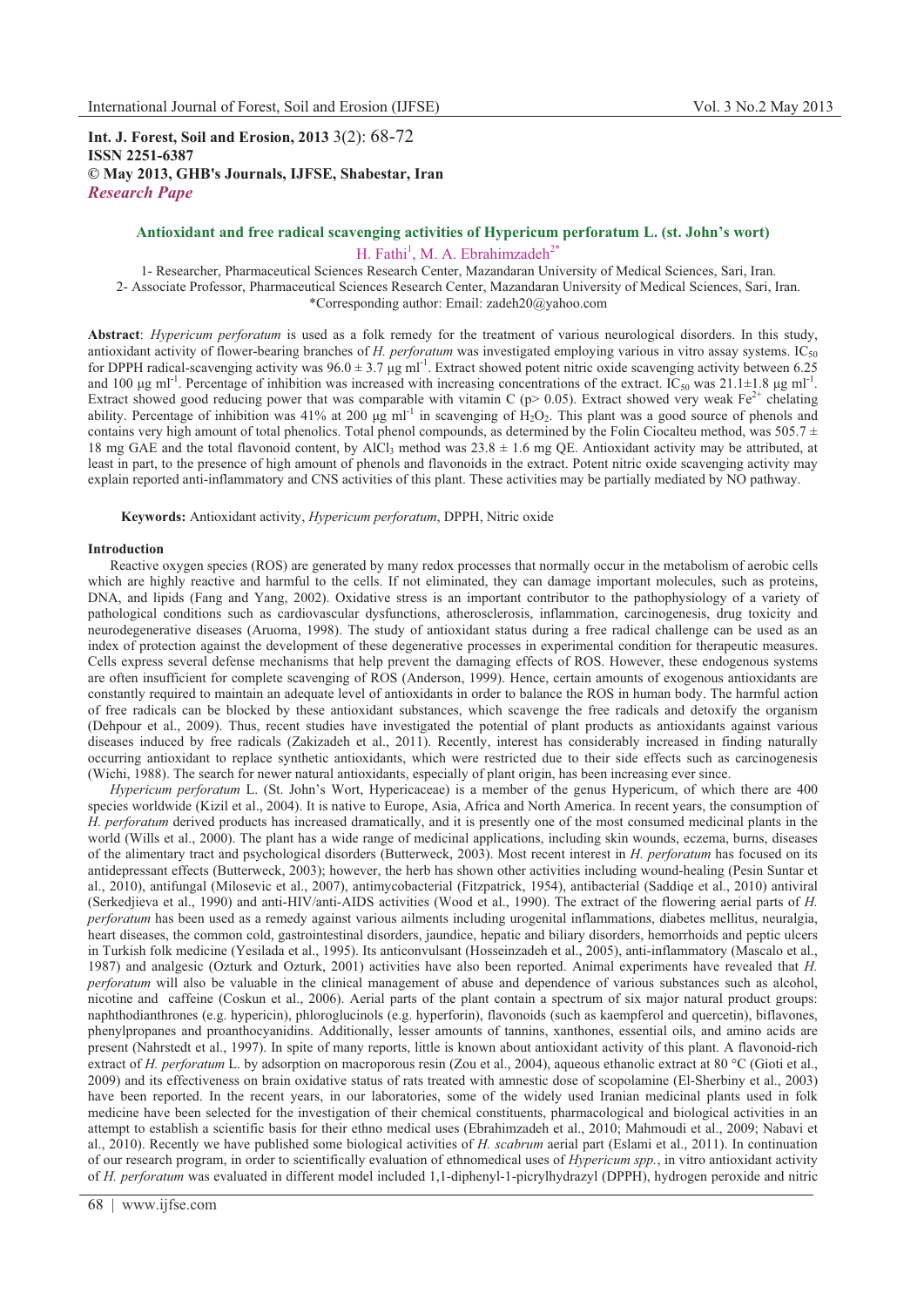oxide radical scavenging activities, iron chelatory capacity and reducing power. A possible relationship between total phenol and flavonoids and pharmacological activities was considered.

# **Martial mad Methods**

# **Plant materials and preparation of freeze-dried extract**

Flower-bearing branches of *Hypericum perforatum* (*Hypericaceae*) was collected from sari, Iran, in spring 2011. Sample identified by Dr. Bahman Eslami. A voucher specimen (No 861) has been deposited in Sari School of Pharmacy herbarium. Sample was dried at room temperature and coarsely ground before extraction. A known amount of sample was extracted at room temperature by percolation method using methanol. The resulting extract was concentrated over a rotary vacuum until a crude extract was obtained, which was then freeze-dried for complete solvent removal.

#### **DPPH radical-scavenging activity**

Spectrophotometric analyses were recorded on double beam Perkins Elmer UV/Visible*-*spectrophotometer to determine the DPPH free radical scavenging ability (Ebrahimzadeh et al., 2010). Different concentrations of extract were added, at an equal volume to methanolic solution of DPPH (100  $\mu$ M). After 15 min at room temperature, the absorbance was recorded at 517 nm. The experiment was repeated for three times. BHA was used as standard controls.  $IC_{50}$  values denote the concentration of sample, which is required to scavenge 50% of DPPH free radicals.

# **Iron chelating activity**

The ability of extract to chelate ferrous ions was estimated by our recently published paper (Ebrahimzadeh et al., 2008). Briefly, different concentrations of extract were added to a solution of 2 mM FeCl<sub>2</sub> (0.05 ml). The reaction was initiated by the addition of 5 mM ferrozine (0.2 ml), and the mixture was then shaken vigorously and left to stand at room temperature for 10 min. The absorbance of the solution was measured at 562 nm. The percentage inhibition of ferrozine-Fe<sup>2+</sup> complex formation was calculated as  $[(A_0 - A_1)/A_0] \times 100$ , where  $A_0$  was the absorbance of the control, and  $A_1$  was absorbance of mixture containing extract or standard. EDTA was used as a standard.

## **Assay of nitric oxide-scavenging activity**

For the experiment, sodium nitroprusside (10 mM), in phosphate-buffered saline, was mixed with different concentrations of *H. perforatum* extract dissolved in water and incubated at room temperature for 150 min. The same reaction mixture, without the extracts but with an equivalent amount of water, served as control. After the incubation period, 0.5 ml of Griess reagent was added. The absorbance of the chromophore formed was read at 546 nm. Quercetin was used as positive control (Dehpour et al., 2009).

# **Scavenging of hydrogen peroxide**

The ability of the extract to scavenge hydrogen peroxide was determined according to our recently published paper (Nabavi et al., 2010). 1.4 ml of extract  $(0.1-3.2 \text{ mg ml}^{-1})$  in distilled water was added to a hydrogen peroxide solution  $(0.6 \text{ ml}, 40 \text{ mM in})$ phosphate buffer, pH 7.4). The absorbance of hydrogen peroxide at 230 nm was determined after 10 minutes against a blank solution containing phosphate buffer without hydrogen peroxide. The percentage of hydrogen peroxide scavenging was calculated as follows: % Scavenged  $[H_2O_2] = [(A_0 - A_1)/A_0] \times 100$  where  $A_0$  was the absorbance of the control and  $A_1$  was the absorbance in the presence of extract or standard.

## **Reducing power determination**

The reducing power of extract was determined according to our recently published paper (Nabavi et al., 2010). 2.5 ml of extract (25-800 µg/ml) in water were mixed with phosphate buffer (2.5 ml, 0.2M, pH 6.6) and potassium ferricyanide  $[K_3Fe(CN)_6]$  (2.5 ml, 1%). The mixture was incubated at 50°C for 20 min. A portion (2.5 ml) of trichloroacetic acid (10%) was added to the mixture to stop the reaction, which was then centrifuged at 3000 rpm for 10 min. The upper layer of solution (2.5 ml) was mixed with distilled water (2.5 ml) and FeCl<sub>3</sub> (0.5 ml, 0.1%), and the absorbance was measured at 700 nm. Increased absorbance of the reaction mixture indicated increased reducing power. Vitamin C was used as positive control.

#### **Determination of total phenolic compounds and flavonoid contents**

Total phenolic compound contents were determined by the Folin-Ciocalteau method (Ebrahimzadeh et al., 2008). The extract samples (0.5 ml) were mixed with 2.5 ml of 0.2 N Folin-Ciocalteau reagent for 5 min and 2.0 ml of 75 g  $1<sup>-1</sup>$  sodium carbonate were then added. The absorbance of reaction was measured at 760 nm after 2 h of incubation at room temperature. Results were expressed as gallic acid equivalents. The total flavonoid content was measured by a colorimetric assay (Ebrahimzadeh et al., 2008). Briefly, 0.5 ml solution of extract in methanol were mixed with 1.5 ml of methanol, 0.1 ml of 10% aluminum chloride, 0.1 ml of 1 M potassium acetate, and 2.8 ml of distilled water and left at room temperature for 30 minutes. The absorbance of the reaction mixture was measured at 415. Total flavonoid contents were calculated as quercetin from a calibration curve.

### **Statistical analysis**

Experimental results are expressed as means ± SD. All measurements were replicated three times. Statistical analyses were performed by Student's t-test. The values of P lower than 0.05 were considered statistically significant. The  $IC_{50}$  values were calculated from linear regression analysis.

# **Results and Discussion**

Plants have been used traditionally for the treatment and prophylaxis of different disorders. This protection has been attributed to their antioxidant components such as polyphenols (Prior, 2003). Polyphenols are important components in fruit tissues. These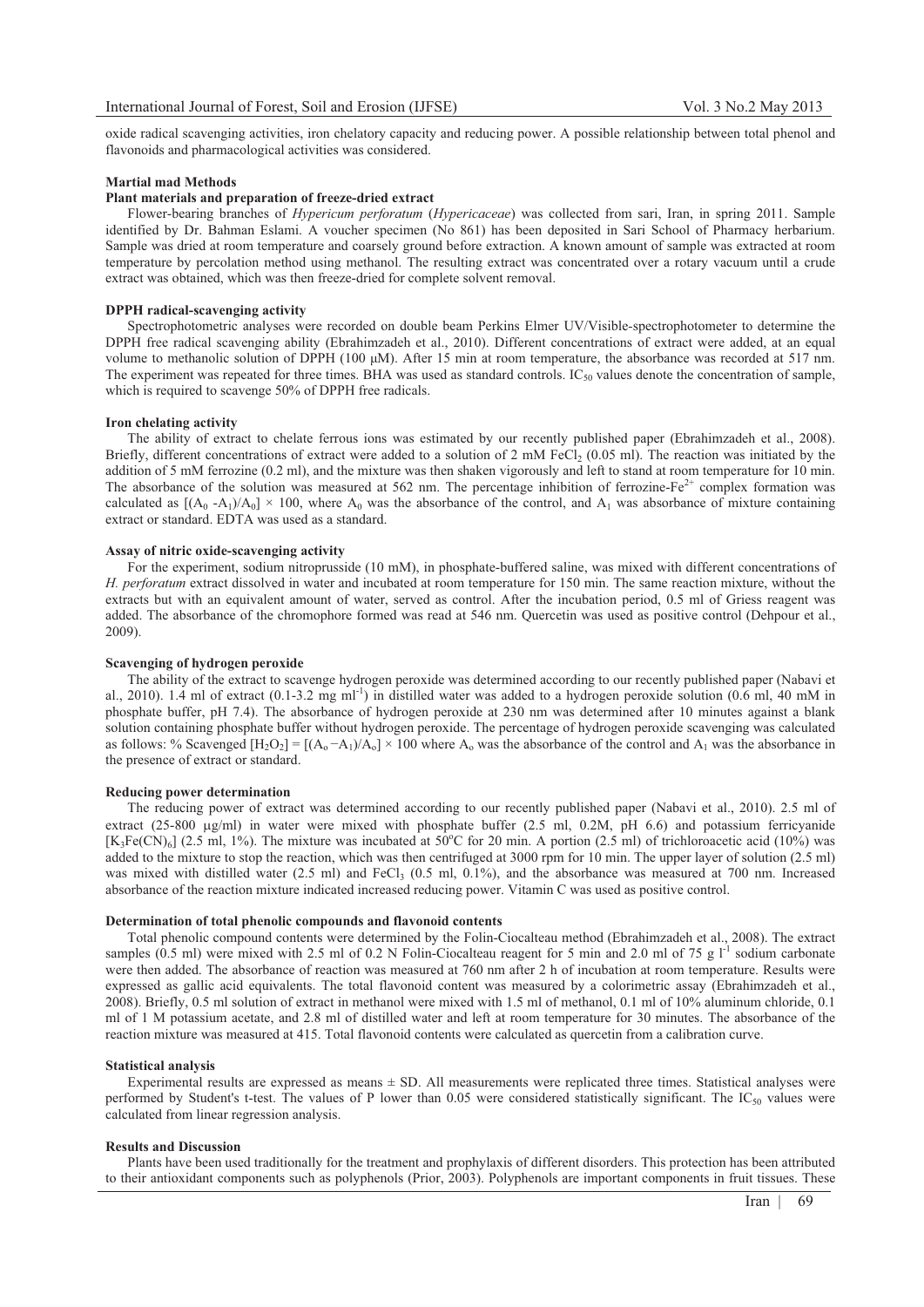compounds are thought to be instrumental in combating oxidative stress. They can prevent some oxidation-related diseases such as atherosclerosis, cardiovascular and neurodegenerative diseases and cancer (Sun et al., 2009). Total phenol compounds, as determined by Folin Ciocalteu method, are reported as gallic acid equivalents by reference to standard curve (y =  $0.0054x +$ 0.0628,  $r^2$  = 0.987). The total phenolic content of extract was 505.7  $\pm$  18 mg gallic acid equivalent/g of extract (GAE). A sample (from Greece) contained  $257 \pm 4$  GAE (Gioti et al., 2009). This plant was a good source of phenols and contains very high amount of total phenolics. The total flavonoid content was  $23.8 \pm 1.6$  mg quercetin equivalent/g of extract powder, respectively, by reference to standard curve ( $y= 0.0063x$ ,  $r2 = 0.999$ ). Flavonoids comprise the major group of biologically active compounds in *H. perforatum* (2–4%). The flavonol aglycones identified so far include kaempferol, luteolin, myricetin and quercetin. Hyperoside (hyperin) and rutin usually dominate among the glycosides of *H. perforatum* followed by quercitrin and isoquercitrin (Saddiqe et al., 2010; Zou et al., 2004). Martonfi et al. (2001) identified a rutin-free chemotype growing in Italy. Flavonoids form a ubiquitous group of polyphenolic substances typically produced by plants. Flavonoids are of great interest for their bioactivities, which are basically related to their anti-oxidative properties (Cote et al., 2010). Flavonoids may slow the pathogenesis of atherosclerosis and cardiovascular 60 diseases by their ROS scavenging effects. There is inverse relationship between intake of dietary flavonoids and risk of cardiovascular disease (Cook and Samman, 1996). Studies have shown that increasing levels of flavonoids in the diet could decrease certain human diseases (Tripoli et al., 2007).

DPPH assay is based on the measurement of the scavenging ability of antioxidants towards the stable radical DPPH. The model of scavenging the stable DPPH radical is a widely used method to evaluate the free radical scavenging ability of various samples. It is a stable nitrogen-centered free radical the color of which changes from violet to yellow upon reduction by either the process of hydrogen- or electron- donation. Substances which are able to perform this reaction can be considered as antioxidants and therefore radical scavengers (Ebrahimzadeh et al., 2010). It was found that the radical-scavenging activity of extract increased with increasing concentrations (Figure 1). IC<sub>50</sub> for DPPH radical-scavenging activity was  $96.0 \pm 3.7 \,\mu g \,\text{m}$ <sup>1</sup>. The IC<sub>50</sub> values for BHA was  $92.9 \pm 4.5$  µg ml<sup>-1</sup>. The aerial parts of a sample from Greece were studied to assess their composition and their antioxidant activity. Best activity was presented by shoots with leaves and flower extracts (ethanol, 60%) which was comparable to BHT (Gioti et al., 2009). A flavonoid rich extract was an effective scavenger in quenching DPPH with  $IC_{50}$  of 10.63  $\mu$ g ml  $^{1}$ (Zou et al., 2004).



**Figure 1.** DPPH radical-scavenging activity of *H. perforatum*. BHA used as standard.

Iron chelators mobilize tissue iron by forming soluble, stable complexes that are then excreted in the feces and/or urine. Chelation therapy reduces iron-related complications in humans and thereby improves quality of life and overall survival in some diseases such as Thalassemia. Clinically useful iron chelators have some adverse effects which remains an urgent need to identify other chelators with an acceptable degree of tolerability. Therefore, much research has focused on natural product (Ebrahimzadeh et al., 2008). Ferrozine can quantitatively form complexes with iron. In this assay, both the extract and EDTA interfered with the complex formation of iron with ferrozine, although the iron chelating activity of the extract was weak. Activity in the metal chelating test indicated that some compounds in the extract are electron donors and can react with free radicals to convert them into more stable products and terminate radical chain reactions. The absorbance of  $Fe^{2+}$ -ferrozine complex was decreased dose dependently from 0.4 to 3.2 mg ml<sup>-1</sup>. It was reported that chelating agents are effective as secondary antioxidants because they reduce the redox potential, thereby stabilizing the oxidized form of the metal ion (Ebrahimzadeh et al., 2008). Extract showed very weak Fe<sup>2+</sup> chelating ability. IC<sub>50</sub> was  $2.1 \pm 0.3$  mg ml<sup>-1</sup>. EDTA showed very strong activity (IC<sub>50</sub> = 18 µg ml<sup>-1</sup>). It has been suggested that chelation of metal ion is main antioxidant action of flavonoid-rich extract of this plant (Zou et al., 2004). Our results do not confirm this report at least for iron chelation.

The scavenging of NO is based on the principle that, sodium nitroprusside in aqueous solution at physiological pH spontaneously generates nitric oxide which interacts with oxygen to produce nitrite ions that can be estimated using Griess reagent. Scavengers of NO compete with oxygen, leading to reduced production of nitrite ions. The extract showed potent nitric oxide-scavenging activity between  $6.25$ -100  $\mu$ g ml<sup>-1</sup>. Percentage of inhibition was increased with increasing concentrations of the extract. IC<sub>50</sub> was 21.1  $\pm$  1.8 µg ml<sup>-1</sup>. IC<sub>50</sub> for quercetin was 17.01  $\pm$  0.30 µg ml<sup>-1</sup>. Scavenging activity may help to arrest the chain of reactions initiated by excess generation of NO that are detrimental to human health. In addition to ROS, NO is also implicated in inflammation and other pathological conditions (Eslami et al., 2011). This may explain good anti-inflammatory activity of this plant (Mascalo et al., 1987). NO has been associated with a variety of physiologic processes in the human body since it was identified as a novel signal molecule. It plays an important role in vital physiologic functions. In CNS, it works as an atypical neural modulator that is involved in neurotransmitter release, neuronal excitability and learning and memory (Aliev et al., 2009).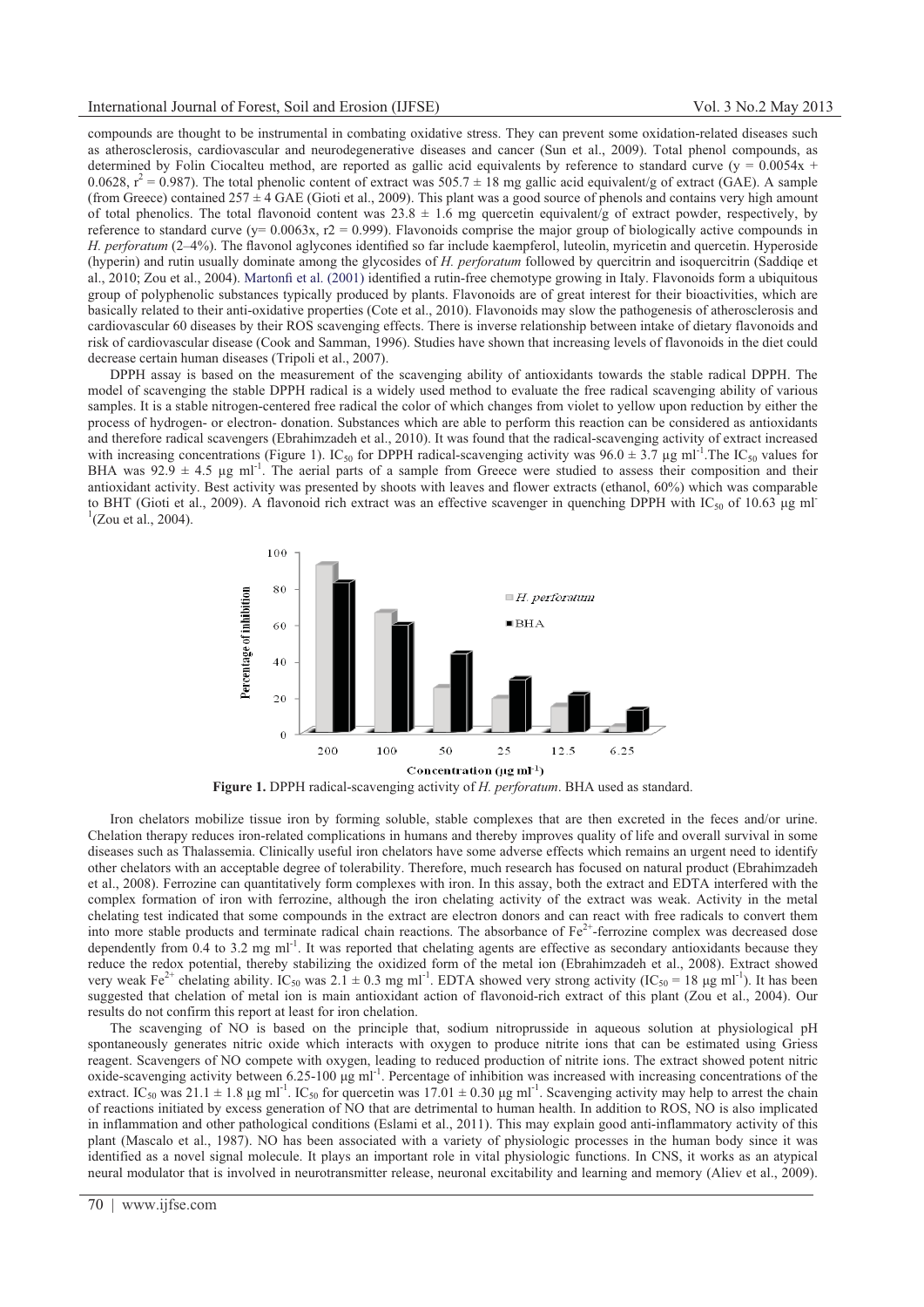CNS activity of this plant (Butterweck, 2003; Hosseinzadeh et al., 2005) may be partially mediated by NO pathway. There are some evidences that strongly suggest involvement of NO signaling pathway in CNS disorders (Wegener and Volke, 2010; Aggarwal et al., 2010).

In assay of reducing power, the presence of antioxidants in the samples would result in the reducing of  $Fe^{3+}$  to  $Fe^{2+}$  by donating an electron. Amount of  $Fe^{2+}$  complex can be then be monitored by measuring the formation of Perl's Prussian blue at 700 nm. Increasing absorbance at 700 nm indicates an increase in reductive ability. Figure 2 shows the dose-response curves for the reducing power of extract. Reducing power of extract increased with the increase of its concentrations. It showed strong reducing power which was comparable with vitamin C which used as standard. Such a linear correlation between concentration of flavonoid-rich extract of *H. perforatum* L. has been reported with a coefficient of  $r^2 = 0.9991$  (Zou et al., 2004).



**Figure 2.** Reducing power of *H. perforatum* extract.

Scavenging of  $H_2O_2$ , may be attributed to its phenolics, which can donate electrons to  $H_2O_2$  thus neutralizing it to water. Extract was capable of scavenging  $H_2O_2$  in a concentration dependent manner. Extract showed good activity. Inhibition was 41% at 200  $\mu$ g ml<sup>-1</sup> and 92.6% at 400  $\mu$ g ml<sup>-1</sup>. The IC<sub>50</sub> values for ascorbic acid and BHA were 21.4 and 52.0  $\mu$ g ml<sup>-1</sup>, respectively. Although hydrogen peroxide itself is not very reactive, it can sometimes cause cytotoxicity by giving rise to hydroxyl radicals in the cell. Thus, removing  $H_2O_2$  is very important throughout food systems (Ebrahimzadeh et al., 2010).

#### **Conclusion**

Methanolic extract of *H. perforatum* exhibited high levels of antioxidant activity in nearly all models studied. Especially its potent nitric oxide scavenging activity may explain reported anti-inflammatory and CNS activities of this plant. These activities may be partially mediated by NO pathway. Further investigation of individual compounds, with their invivo antioxidant activities and different antioxidant mechanisms is needed.

#### **Acknowledgment**

This research was supported by a grant from the research council of Mazandaran University of Medical Sciences.

### **Reference**

Aggarwal A, Gaur V, Kumar A (2010). Nitric oxide mechanism in the protective effect of naringin against post-stroke depression (PSD) in mice. Life Sci. 86: 928-935.

Aliev G, Palacios HH, Lipsitt AE, Fischbach K, Lamb BT, Obrenovich ME, Morales L (2009). Nitric Oxide as an initiator of brain lesions during the development of Alzheimer disease. Neurotox. Res. 16(3): 293-305.

Anderson D (1999). Antioxidant defenses against reactive oxygen species causing genetic and other damage. Mutat. Res. 350:103-108.

Aruoma OI (1998). Free radicals, oxidative stress and antioxidants in human health and disease. J. Am. Oil Chem. Soc. 75: 199-212.

Butterweck V (2003). Mechanism of action of St. John's Wort in depression. What is known? CNS Drugs 17: 539-562.

Cook NC, Samman S (1996). Flavonoids- chemistry, metabolism, cardioprotective effects, and dietary sources. J. Nutr. Biochem. 7: 66-76.

Coskun I, Uzbay IT, Ozturk N, Ozturk Y (2006). Effects of St. John's Wort on ethanol withdrawal in rats. Fund. Clin. Pharmacol. 20: 481-488.

Cote J, Caillet S, Doyon G, Sylvain JF, Lacroix M (2010). Bioactive compounds in cranberries and their biological properties. Crit. Rev. Food Sci. 50: 666-679.

Dehpour AA, Ebrahimzadeh MA, Nabavi SF, Nabavi SM (2009). Antioxidant activity of the methanol extract of Ferula assafoetida and its essential oil composition. Grasas Aceites 60(4): 405-412.

Ebrahimzadeh MA, Pourmorad F, Bekhradnia AR (2008). Iron chelating activity screening, phenol and flavonoid content of some medicinal plants from Iran. Afr. J. Biotechnol. 7(18): 3188-3192.

Ebrahimzadeh MA, Nabavi SF, Nabavi SM, Eslami B (2010). Antihemolytic and antioxidant activities of Allium paradoxum. Cent. Eur. J. Biol. 5(3): 338-345.

El-Sherbiny DA, Khalifa AE, Attia AS, Eldenshary ES (2003). Hypericum perforatum extract demonstrates antioxidant properties against elevated rat brain oxidative status induced by amnestic dose of scopolamine. Pharmacol. Biochem. Be. 76(3-4): 525-533.

Eslami B, Nabavi SF, Nabavi SM, Ebrahimzadeh MA, Mahmoudi M (2011). Pharmacological activities of Hypericum scabrum L. Eur. Rev. Med. Pharmacol. Sci. 15: 532-537.

Fang YZ Yang S, Wu G (2002). Free Radicals, Antioxidants, and Nutrition. Nutrition 18: 872- 879.

Fitzpatrick FK (1954). Plant substances active against Mycobacterium tuberculosis. Antibiotics & Chemotherapy 4: 528-536.

Gioti EM, Fiamegos YC, Skalkos DC, Stalikas CD (2009). Antioxidant activity and bioactive components of the aerial parts of Hypericum perforatum L. from Epirus, Greece. Food Chem. 117: 398-404.

Hosseinzadeh H, Karimi GR, Rakhshanizadeh M (2005). Anticonvulsant effect of Hypericum perforatum: role of nitric oxide. J. Ethnopharmacol. 98: 207-208.